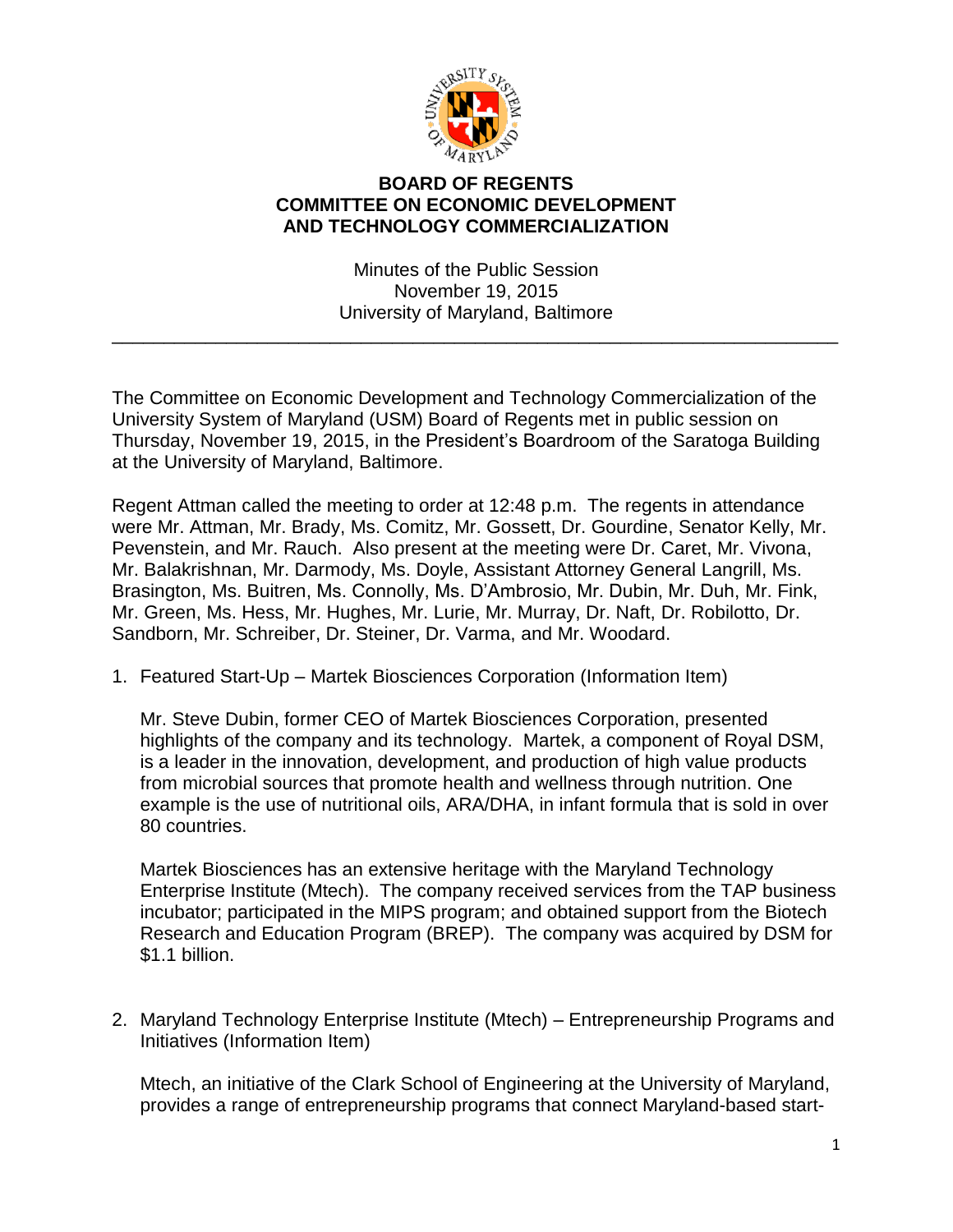ups with USM resources. Mtech is part of the UM Ventures ecosystem and its activities translate into job creation, tax base expansion, and university revenue.

Dr. Peter Sandborn, Director of Mtech and Professor in the Department of Mechanical Engineering at the University of Maryland, College Park, discussed the numerous entrepreneurship programs offered through Mtech, including an oncampus business incubator (TAP); VentureAccelerator, which helps faculty and students move technologies from bench to market; DC I-Corps, which takes 100+ companies per year through business model and customer discovery processes; Startup Shell, a student-run, on-campus incubator; Technology Ventures Building, a second-stage incubator; and the Maryland International Incubator, which brings in companies from outside the United States to establish operations in Maryland. The University of Maryland is one of five national nodes that provides I-Corps training and is the biggest and most active NSF I-Corps node.

In addition, Mtech's Maryland Industrial Partnerships (MIPS) program connects companies with faculty throughout the state's public universities to help bring new technology products to market. Through a cost sharing arrangement that supports participating faculty, more than 500 companies have developed technology-based products through MIPS. The resulting commercial products have generated more than \$30.3 billion in revenue and directly added more than 6,600 jobs to the state's economy. Products aided by MIPS include Martek Biosciences' nutritional oils, Hughes Communications' HughesNet™, MedImmune's Synagis®, Black & Decker's Bullet® Speed Tip Masonry Drill Bit, WellDoc's mobile diabetes management platform, and CSA Medical's diseased-tissue ablation platform.

Mtech also offers up to 30 classes per year and features two living-learning entrepreneurship programs for undergraduates, as well as the region's first Master of Technology Entrepreneurship degree. Squarespace (500+ employees), Alertus and FiscalNote are among the companies that have emerged from Mtech's education initiatives. The Mtech Coursera MOOC "Developing Innovative Ideas for New Companies" has had over 1 million students since 2013. Regent Brady and others emphasized the importance of communicating the value of Mtech's ecosystem to the State and other stakeholders.

3. Early Stage Investment Fund Opportunities (Information Item)

Mr. Jim Hughes, Director of UM Ventures and Chief Enterprise and Economic Development Officer at UMB, briefed the Committee on early stage investment fund opportunities. UM Ventures is seeking to create a \$25 million to \$50 million venture fund focused on investing in USM affiliated companies, such as companies based on USM-owned intellectual property, companies founded by USM students or recent graduates, and companies located in USM research parks.